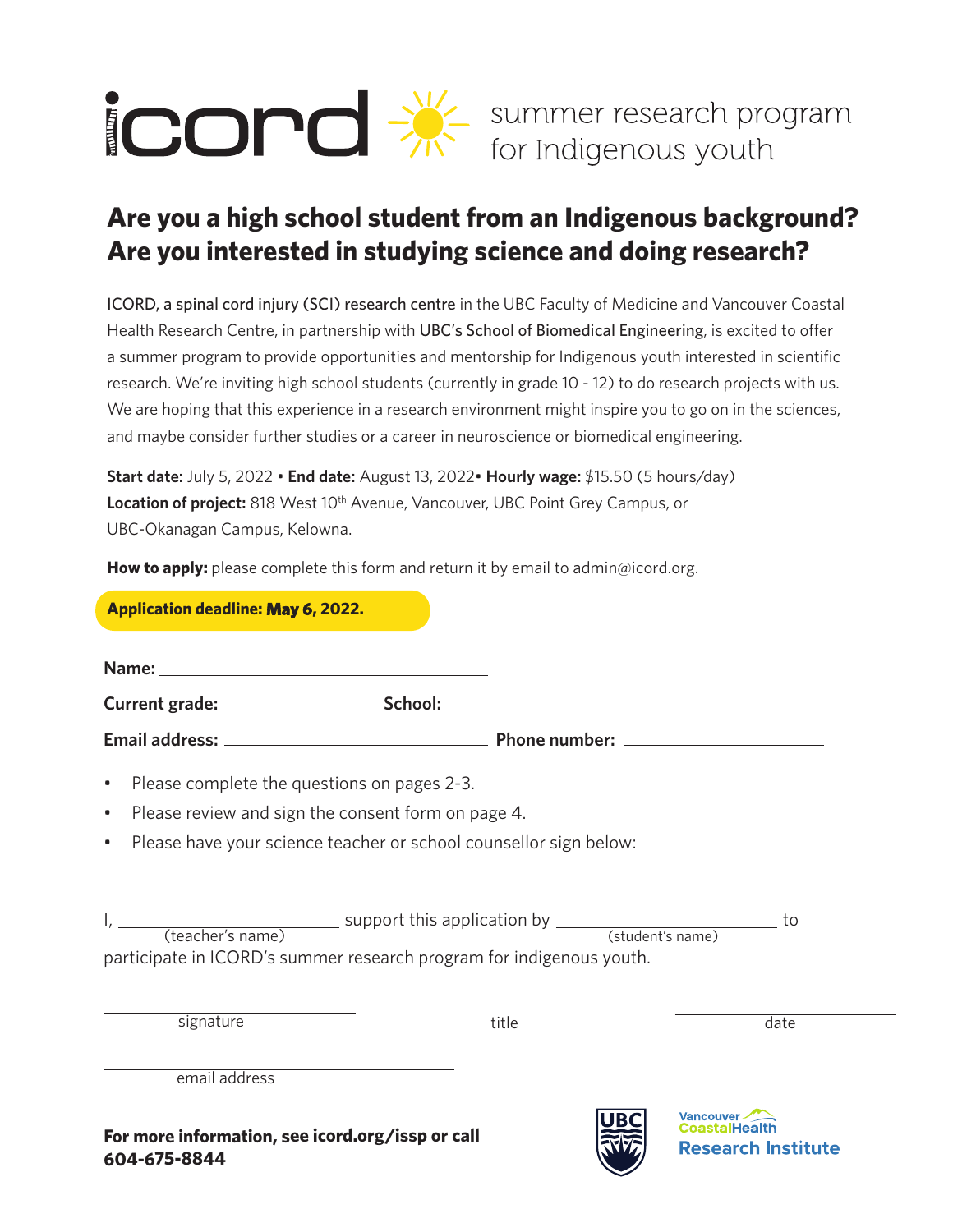

There are a lot of questions here! We're not concerned about your writing skills, we just want to know a bit about you. If you prefer to answer over a Zoom call, let us know and we'll set one up (admin@icord.org / 604-675-8844).

| <b>Please answer the following questions:</b>                                                                                                                                                                                        | <u>514.01g / 604-675-8844).</u>              |  |  |  |
|--------------------------------------------------------------------------------------------------------------------------------------------------------------------------------------------------------------------------------------|----------------------------------------------|--|--|--|
| For which site do you wish to be considered?                                                                                                                                                                                         |                                              |  |  |  |
| <b>UBC-Okanagan (ICORD)</b><br><b>UBC Vancouver (ICORD/SBME)</b>                                                                                                                                                                     |                                              |  |  |  |
| How did you hear about this program?                                                                                                                                                                                                 |                                              |  |  |  |
| friend/family member<br>teacher<br>social media                                                                                                                                                                                      |                                              |  |  |  |
| other:_                                                                                                                                                                                                                              |                                              |  |  |  |
| What is your favourite subject in school? Why?                                                                                                                                                                                       |                                              |  |  |  |
|                                                                                                                                                                                                                                      |                                              |  |  |  |
| Have you taken any lab courses in school?                                                                                                                                                                                            |                                              |  |  |  |
| No<br>Yes: a controller than the controller of the controller than the controller of the controller than the controller of the controller than the controller of the controller of the controller of the controller of the controlle |                                              |  |  |  |
| What do you like to do for fun? What are your hobbies?                                                                                                                                                                               |                                              |  |  |  |
|                                                                                                                                                                                                                                      |                                              |  |  |  |
| Which areas of research particularly interest you (choose as many as you like)?                                                                                                                                                      |                                              |  |  |  |
| injury biomechanics<br>laboratory science                                                                                                                                                                                            | psycho-social<br>Not sure yet                |  |  |  |
| biomedical engineering<br>medical imaging                                                                                                                                                                                            | (which is<br>clinical care<br>totally fine!) |  |  |  |
| data science<br>neuroscience                                                                                                                                                                                                         | physiology                                   |  |  |  |
| rehabilitation<br>microscopy                                                                                                                                                                                                         | other:                                       |  |  |  |
| Have you had a job before?                                                                                                                                                                                                           |                                              |  |  |  |
| No                                                                                                                                                                                                                                   |                                              |  |  |  |
| Are you available to work 25 hours a week between July 5 and August 12?                                                                                                                                                              |                                              |  |  |  |
| Yes<br>No                                                                                                                                                                                                                            |                                              |  |  |  |
| Sometimes you might need to start early or stay late to work on a time-sensitive experiment.<br>Do you have any other commitments in the summer that might make this a problem?                                                      |                                              |  |  |  |

No <u>Nes</u>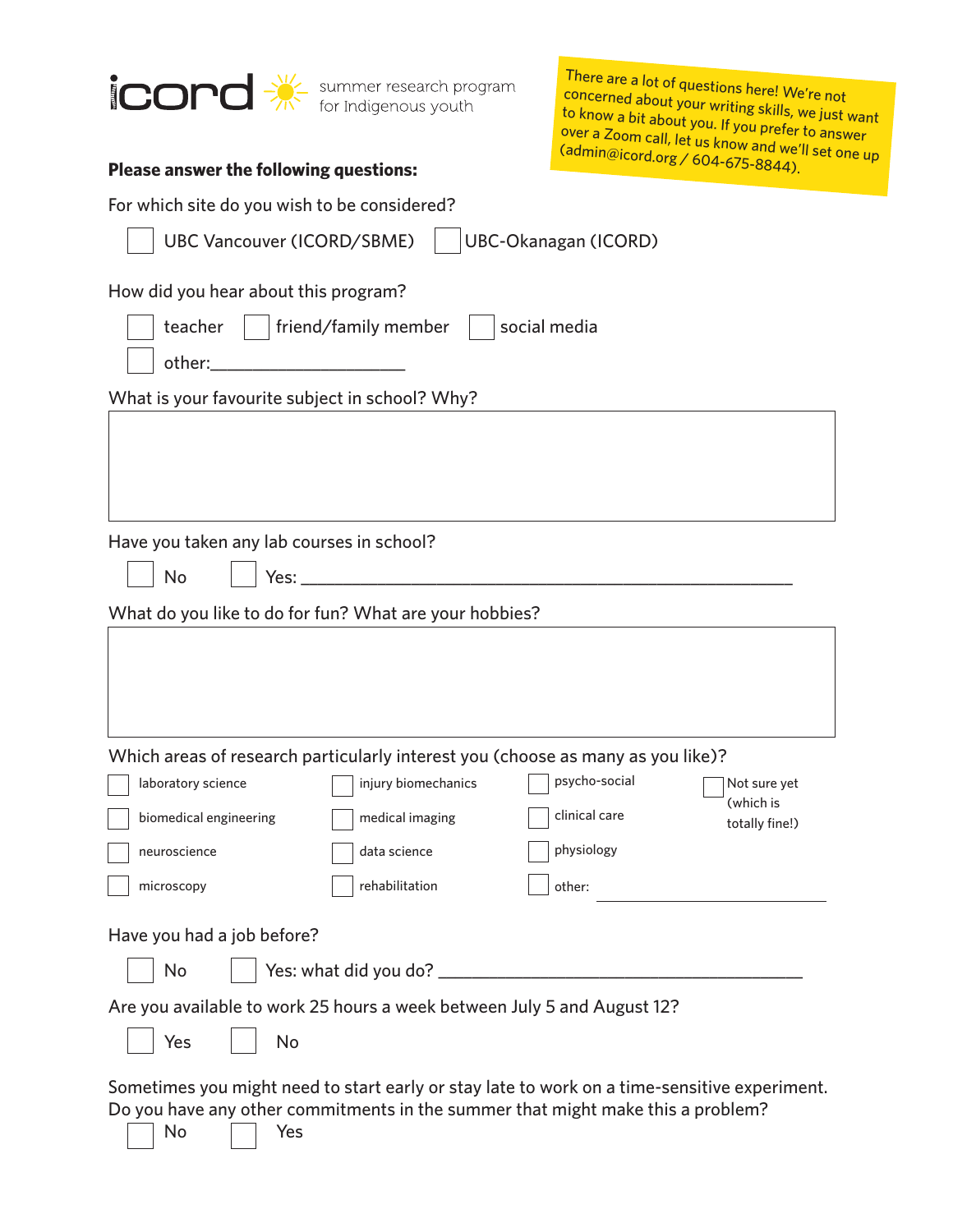

What are your future plans?

What do you hope to learn or get out of the experience of working in an ICORD or Biomedical Engineering lab for the summer?

Is there anything else you want to tell us about yourself?

Do you have any questions for us?